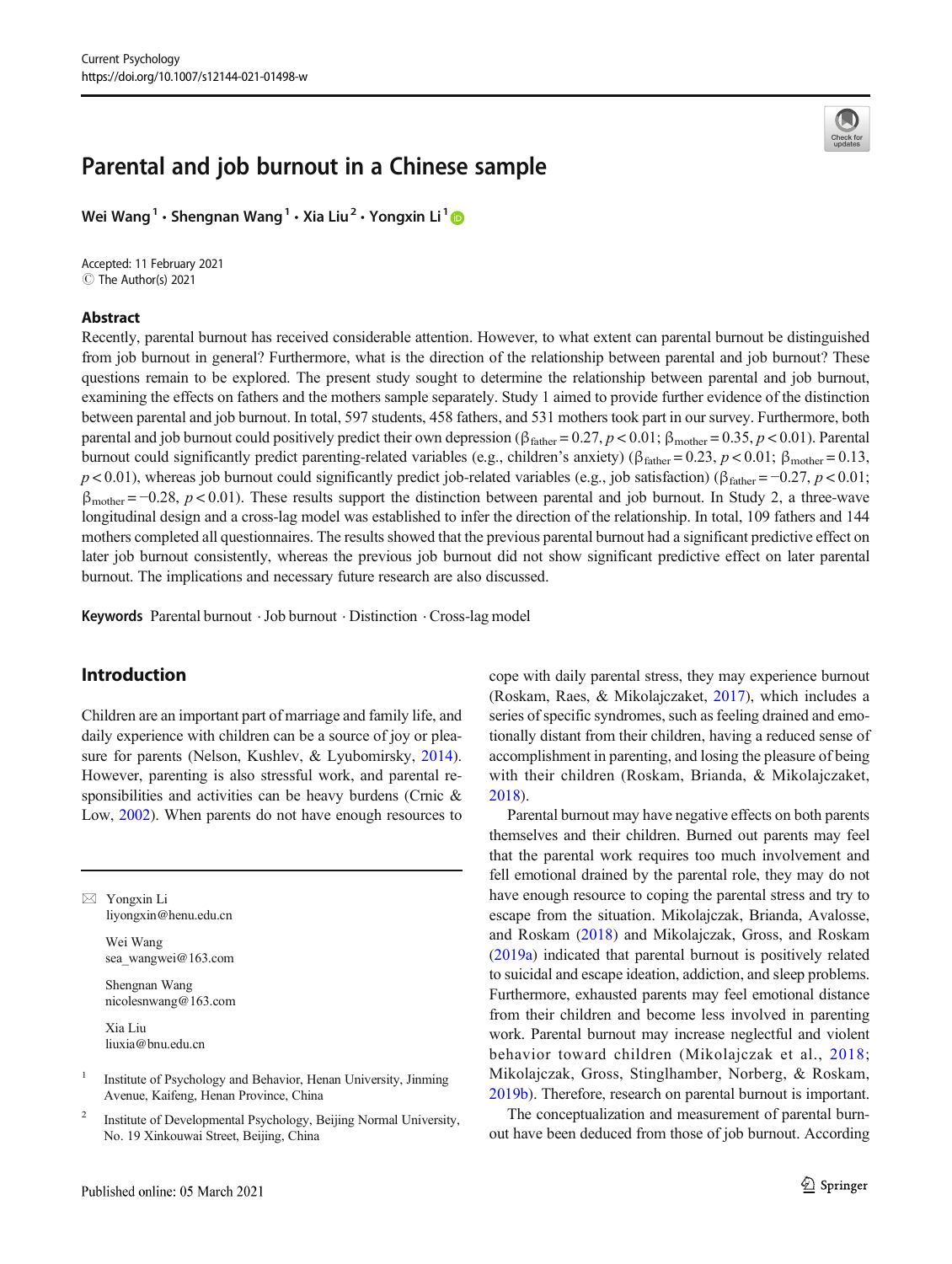to Maslach, Schaufeli, and Leiter ([2001\)](#page-10-0), job burnout is a psychological syndrome in response to the chronic interpersonal stressors of a job. In the early stages of burnout, many researchers have indicated that burnout is a work-related phenomenon (e.g., Freudenberger, [1974\)](#page-9-0). When the Maslach Burnout Inventory (MBI) was developed (Maslach & Jackson, [1981](#page-10-0)), the study of burnout as an academic concept spread all over the world (Igawa, [2018\)](#page-9-0). At the same time, the concept of burnout expanded; for instance, marriage burnout (Pines, [1987\)](#page-10-0) and parental burnout (Pelsma, [1989](#page-10-0)) emerged.

Parental burnout emerged in the 1980s; however, the concept has only recently become a subject of scientific interest. In the review of Sánchez-Rodríguez et al. [\(2019\)](#page-10-0), they noted that there had been 39 articles regarding parental burnout since the first empirical study on the theme was published (i.e., Pelsma, [1989\)](#page-10-0), most of which were published after 2010, especially after the pioneer work of Roskam et al. [\(2018\)](#page-10-0), which developed the measurement of parental burnout. Their studies accelerated the research into parental burnout, and to date, parental burnout has received considerable attention from over 100 researchers across 40 countries (Mikolajczak et al., [2019b](#page-10-0)). However, with the rapid development of parental burnout, there are still some issues that remain to be explored—for instance, the relationship between parental burnout and related concepts, especially job burnout.

The conceptualization and measurement of job and parental burnout have some similarities. Historically, the definition of parental burnout was partly derived from the concept of job burnout: "Like job burnout, which results from exposure to chronic job stress, parental burnout is a specific syndrome resulting from enduring exposure to chronic parental stress" (Mikolajcak et al., [2018](#page-10-0)). Early studies on parental burnout also used existent job burnout scales, such as the MBI (Maslach & Jackson,  $1981$ ), to assess parental burnout, simply changing the words "service subject" (e.g., Pelsma, [1989](#page-10-0)). Furthermore, in the development of measures of parental burnout, job burnout was usually selected as the criterion for a correlation analysis (e.g., Roskam et al., [2017,](#page-10-0) Kawamoto et al., [2018\)](#page-9-0).

Though these two kinds of burnout are typically present simultaneously in the relevant research, each has its unique aspects, both in terms of conception and measurement (though job burnout is work-related and parental burnout is parentingrelated). Indeed, some scholars have noticed differences between these two concepts; for instance, as noted in their work on developing a measure of parental burnout, Roskam et al. [\(2018\)](#page-10-0) argued that parents cannot "dehumanize" their children, so the depersonalization of job burnout may not be suitable in the parenting context. Furthermore, Mikolajczakl et al. [\(2019b\)](#page-10-0) systematically examined the distinction between parental and job burnout in two separate studies. In the work of Mikolajczakl et al. [\(2019b\)](#page-10-0), results of Study 1 supported the factorial distinctiveness of parental and job burnout.

Specifically, a two-order factor structure-6 first order factors (exhaustion, detachment, and inefficacy from MBI and PBI) loading on 2 s order factor (parental burnout and job burnout)fit the data better than other alterative models (including a two-order factor structure which 6 first order factors loading on a second order factor named burnout; and a two-order factor structure which 3 first order factor, exhaustion, detachment, and inefficacy loaded on 1 s order factor named burnout). Study 2 replicated the results of Study 1 and found that parental burnout could have more pronounced parentingrelated outcome variables (e.g., parental satisfaction), whereas job burnout had more pronounced job-related outcome variables (e.g., job satisfaction); both parental and job burnout could, however, predict general outcome variables (e.g., escape and suicidal ideation).

The above-mentioned study improved our understanding of parental burnout and its distinction from job burnout. However, there are still two questions that need to be further discussed. First, studies of their samples are all from Western countries, which limits the universality of the conclusions. The construct and the perception of Chinese family are quite different from Western. For instance, the "big family", which means three generations to live together is common in China, whereas this phenomenon is relative rare in the Western countries. Chinese emphases harmony in family and parents may regard parenting as their own duties and work. Therefore, the extent and effects of parenting burnout of Chinese parents may have some differences from that of the Western countries. It is necessary to discuss parental burnout in different cultures. Therefore, whether samples from a different culture could produce the same results should be examined. In addition, the direction of the relationship between parental and job burnout has not been examined. In other words, are burnedout parents more vulnerable to job burnout, or do parents with job burnout not have sufficient resources to take care of their children and so easily develop parental burnout?

As such, the purpose of the present study was to explore the relationship between parental and job burnout in two studies. Study 1, based on the pioneer work of Mikolajczak et al. [\(2019b\)](#page-10-0), provided supplementary information about Chinese samples to distinguish between the concepts of parental and job burnout. Specifically, we examined whether the two types of burnout belong to different factor structures. Furthermore, we examined whether the two types of burnout can predict different outcome variables. In Study 2, we attempted to explore the direction of the relationship between parental and job burnout in the context of Chinese culture. Specifically, through a three-wave longitudinal design, a cross-lag model was established.

Moreover, the traditional Chinese perception of "men work outside; women perform housework inside" has lasted for thousands of years, which means that parenting is seen primarily as a mother's duty. In line with this opinion, parental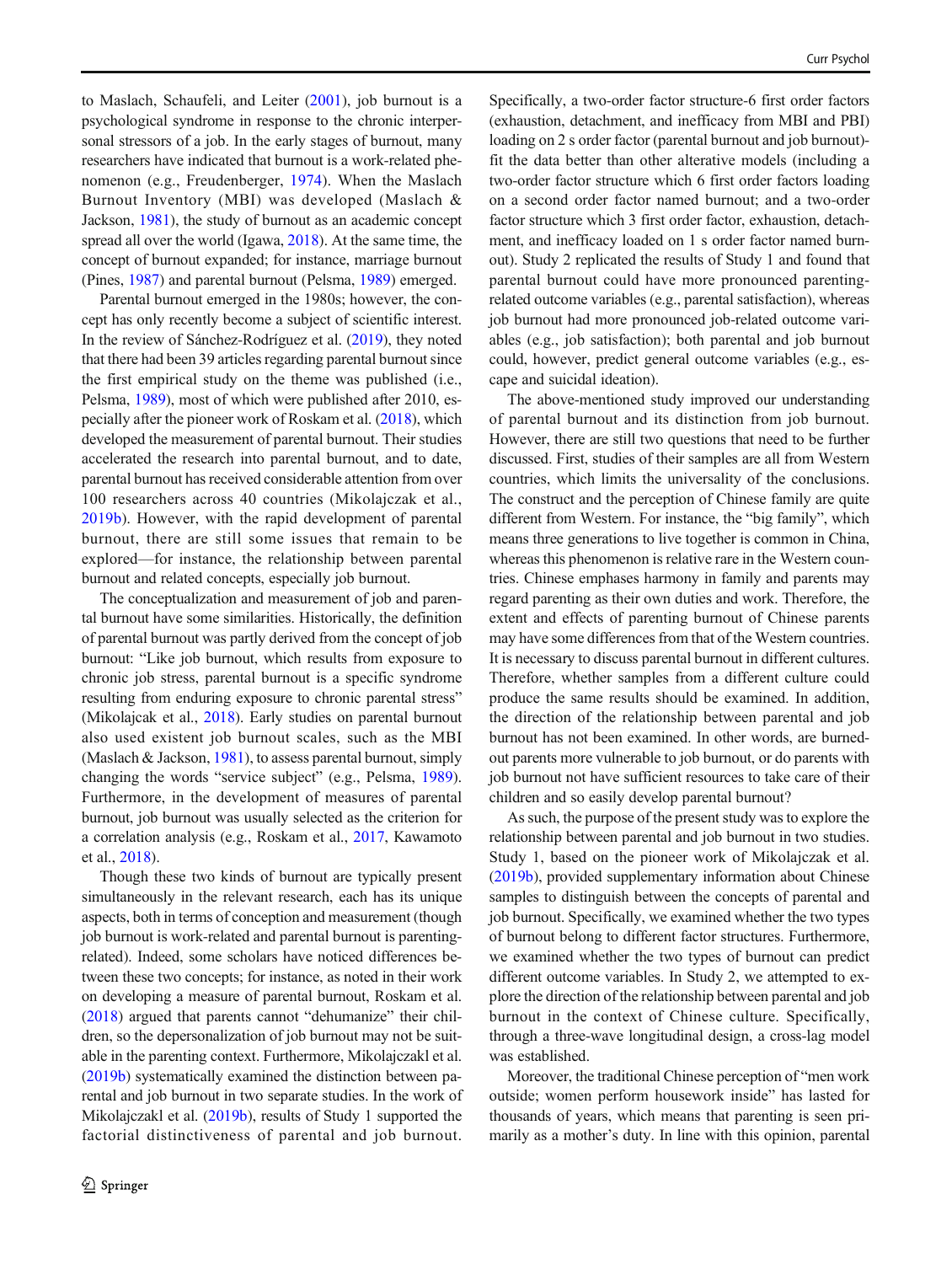burnout should only occur in the samples of mothers. However, in the past few decades, traditional values have been challenged by rapid social changes. An increasing number of women pay more attention to work-related duties (Zhang, [2010\)](#page-10-0), while men are beginning to pay more attention to family responsibilities (Zou, Wu, & Liu, [2016](#page-10-0)). In the context of rapid change, could mothers be at risk of experiencing both parental and job burnout? Could parental burnout also occur in the samples of father? Furthermore, is the relationship between parental and job burnout the same in the samples of mothers and fathers? Therefore, the present study divided our samples into fathers and mothers, and then examined the differences and the direction of the relationship between parental and job burnout.

# Study 1: Drawing a Distinction Between Parental and Job Burnout

Study 1 was based on the work of Mikolajczak et al. ([2019b](#page-10-0)); the factorial distinctiveness of parental and job burnout was examined in samples of fathers and mothers. If it is possible to distinguish parental burnout from job burnout, they would both have different loadings in a factor analysis. Furthermore, the predicted effects of parental and job burnout on job-related, general, and parenting-related outcome variables were examined. If it is possible to distinguish between parental and job burnout, then parental and job burnout would have different predicted consequence variables.

In the present study, three outcome variables were included, namely job satisfaction, children's anxiety, and depression. Job satisfaction was chosen because it is a job-related outcome and has previously been demonstrated to be a consequence of job burnout (e.g., Lizano & Barak, [2015](#page-10-0)). Children's anxiety was chosen because it is a parentingrelated outcome; previous studies have indicated that parental burnout may increase parents' neglectful and violent behavior toward their children (Mikolajczaket al., [2018](#page-10-0), [2019b\)](#page-10-0), and that parental style is highly correlated with children's emotional and behavioral problems (Xiao, Tang, Deng, & Pan, [2007\)](#page-10-0). Depression was chosen because it can be predicted by parental and job burnout simultaneously (e.g., Kawamoto et al., [2018\)](#page-9-0).

The Parental Burnout Assessment (PBA; Roskam et al., [2018\)](#page-10-0) is considered the standard of parental burnout because of its background and psychometric properties, and it is a free assessment tool. In the work of Roskam et al. [\(2018\)](#page-10-0), the PBA contained four factors, i.e., exhaustion due to the parental role, emotional distancing from one's children, the feeling of being fed up, and contrast to previous self. However, in the Chinese version of the PBA, because of the high correlation, the four subfactors could be combined into one (Cheng et al., [2020\)](#page-9-0). As noted by Mikolajczak et al., ([2019b\)](#page-10-0), to assess the

distinctiveness of parental and job burnout requires investigating burnout in two clearly differentiated but equally important contexts, using validated and structurally similar instruments. Meanwhile, the Chinese Maslach Burnout Inventory (CMBI; Li, Zhang, & Zhao, [2005\)](#page-10-0) contains three dimensions, i.e., emotional exhaustion, depersonalization, and reduced sense of personal accomplishment. Schaufeli ([2017](#page-10-0)) indicated that, as the core symptom of job burnout, emotional exhaustion is context-free, universal, and not restricted to a particular area or cultural context. Which suggested that the emotional exhaustion was the most representative factor of job burnout. Therefore, the present study using the single-factor PBA, with emotional exhaustion representing job burnout, to examine the distinction between parental and job burnout.

# Method

#### **Participants**

Participants from Study 1 were eighth-grade students (from a middle school located in an urban area in central China) and their parents. Envelopes containing three questionnaires (one for the student and one for each parent) were distributed to 614 students during class. They were told the purpose of the questionnaire was family relationship survey, and they were voluntary to participation and answer. It would not cause any loss if they do not want to participate the survey and can stop answering at any time. Students were asked to complete the questionnaire at home and to bring the completed forms back to school. Father or mother without job were removed from the sample, and the analyses was conducted only with working parents. In total, 597 students, 458 fathers, and 531 mothers completed the questionnaire. The student sample comprised 312 boys and 293 girls, and the average age was 13.9 years  $(SD = 0.63)$ . The average age of the fathers was 41.9 years  $(SD = 4.18)$  and that of the mothers was 40.9  $(SD = 4.09)$ . This survey was approved by the Research Ethics Committee of the of the authors' academic institution.

#### Measures

#### Parental Burnout

Parental burnout was measured using the Chinese version of the Parental Burnout Assessment (PBA; Cheng et al., [2020\)](#page-9-0). This was translated from the English version of Roskam et al. ([2018\)](#page-10-0), and had satisfactory reliability and validity. It consisted of 21 items, and each item was rated using a seven-point Likert scale, ranging from 1 ("Completely inconsistent") to 7 ("Completely consistent"), with a higher score representing higher burnout. An example was "I feel as though I've lost my direction as a dad/mum"; the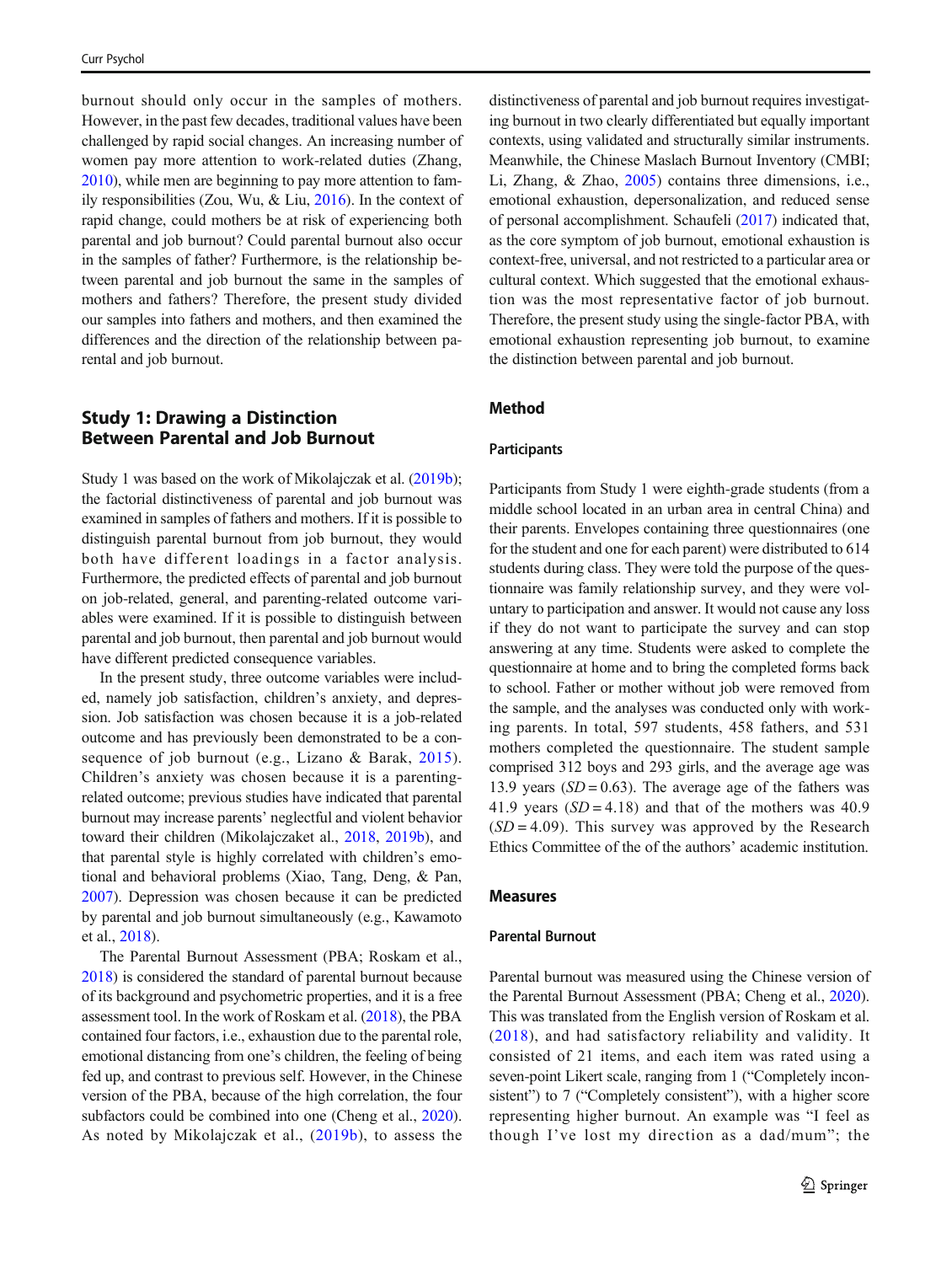Cronbach's  $\alpha$  was 0.916 ( $\omega$  = 0.916) for fathers' responses and  $0.927 \, (\omega = 0.927)$  for mothers' responses.

# Emotional Exhaustion

Emotional exhaustion was assessed by five items of the emotional exhaustion factor from the CMBI, which had previously been determined to have adequate reliability and validity for assessing job burnout in Chinese samples (Li et al., [2005](#page-10-0)). This measurement consisted of five items, each rated using a seven-point Likert scale, ranging from 1 ("Completely inconsistent") to 7 ("Completely consistent"), with a higher score representing higher burnout. An example was "I feel burned out from my work"; the Cronbach's α was  $0.772$  ( $ω = 0.775$ ) for fathers' responses and 0.737 ( $\omega$  = 0.752) for mothers' responses.

#### Depression

Depression was measured using the Chinese version of the Self-rating Depression Scale (Liu et al. [1994\)](#page-10-0). This consisted of 20 items, each rated using a four-point Likert scale, ranging from 1 ("A little of the time") to 4 ("Most of the time"), with a higher score representing higher depression. An example was "I feel down-hearted and blue"; the Cronbach's  $\alpha$  was 0.759  $(\omega = 0.754)$  for fathers' responses and 0.759 ( $\omega = 0.762$ ) for mothers' responses.

# Job Satisfaction

Job satisfaction was measured using the short version of a satisfaction instrument (Schreisheim &Tsui, [1980\)](#page-10-0). This measurement consisted of six items, each rated using a five-point Likert scale, ranging from 1 ("Strongly disagree") to 5 ("Strongly agree"), with a higher score representing higher satisfaction. An example was "How satisfied are you with the nature of the work you perform?"; the Cronbach's  $\alpha$  was 0.901 ( $\omega$  = 0.901) for fathers' responses and 0.884 ( $\omega$  = 0.884) for mothers' responses.

#### Children's Anxiety

Children's anxiety was measured using the Chinese version of the Self-Rating Anxiety Scale (Wu, [1990](#page-10-0)). This measurement consisted of 20 items, each rated using a four-point Likert scale, ranging from 1 ("A little of the time") to 4 ("Most of the time"), with a higher score representing a higher level of anxiety. An example was "I feel more nervous and anxious than usual"; the Cronbach's  $\alpha$  was 0.770 ( $\omega$  = 0.766).

#### Other Measures

Demographic items, including students' gender and age, as well as parents' age and occupation, were recorded.

### Data Analysis

Data analyses were conducted by R 3.6.1 for windows and AMOS 23.0. First, the Exploratory factor analysis (EFA) and confirmatory factor analysis (CFA) were conducted to confirm whether the parental burnout and the job burnout were loading on different factors. Then, correlation analyses were conducted to preliminarily examine the correlations between the burnout and the consequence variables. Structural equation model (SEM) was also conducted to further examined the relationship between consequences with parental or job burnout.

#### Results

#### Preprocessing of the Data

Before conducting the EFA, all the answers with missing data were removed from the dataset because most of the questionnaires were unanswered or the questionnaire was blank. And the Welch's test was conducted between the removed and kept data groups. There were no significant differences between the children's age ( $t = -0.44$ ,  $df = 266.19$ ,  $p = 0.66$ ), gender  $(t = 0.28, df = 402.86, p = 0.78)$ , and the parents' age (for fathers:  $t = 0.60$ ,  $df = 1.00$ ,  $p = 0.66$ ; for mothers:  $t = -0.08$ ,  $df =$ 6.01,  $p = 0.94$ ). These results suggested that removing the incomplete questionnaires did not bias our results.

The descriptive statistics and correlation matrix are shown in Table [1](#page-4-0). Due to the differences in gender roles existing in China, the Welch tests were conducted with all measurements between the samples of fathers and mothers, and the result showed that there were no significant differences between fathers and mothers on job burnout ( $t = -0.72$ ,  $df = 775.55$ ,  $p = .48$ ), depression ( $t = -1.05$ ,  $df = 798.12$ ,  $p = .29$ ), and job satisfaction ( $t = -1.73$ ,  $df = 874.55$ ,  $p = .09$ ). However, the level of parental burnout were different between the samples of father and mother ( $t = -2.40$ ,  $df = 843.77$ ,  $p = .02$ ), which suggested mothers sample reported higher level of parental burnout.

Furthermore, a multi-group CFA was conducted to examine the gender invariance of the PBA. Two groups (father and mother) and three models were set. The three models included the unconstrained model, the constrained measurement weight as same, and the constrained structural covariances as same. Results showed that there were no significant differences between the unconstrained model and the constrained measurement weight model  $[\Delta \chi^2 (20) = 29.94, p = 0.08]$ , which suggested that the factor loading was the same between the two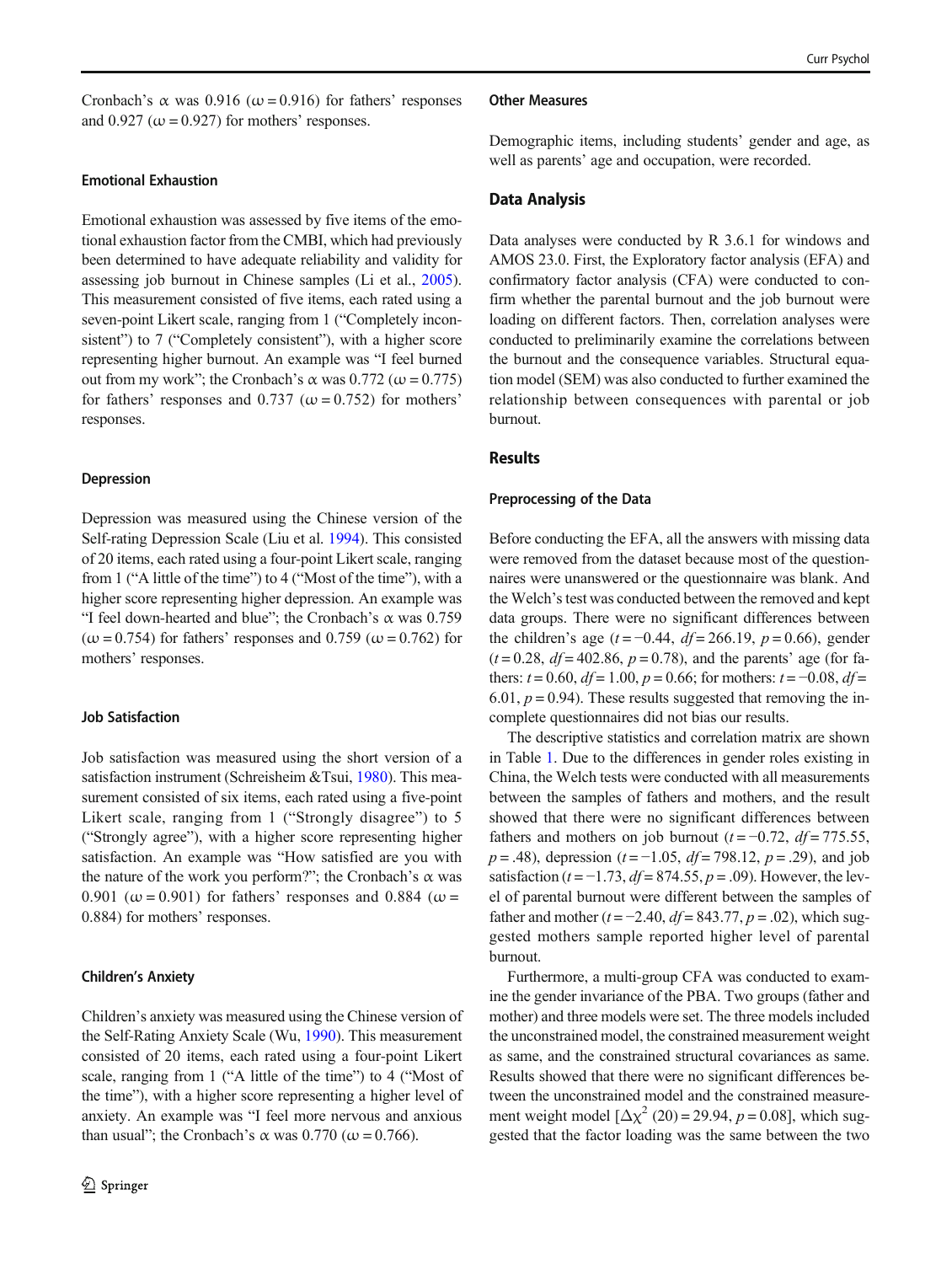<span id="page-4-0"></span>

|               |                     | M     | SD   | $\mathbf D$ |       | $^{\circledR}$ |      | $^\circledR$ |    |         |    | ௫       |      | $^{\circledR}$ | $^\circledR$ | $\circledR$ |
|---------------|---------------------|-------|------|-------------|-------|----------------|------|--------------|----|---------|----|---------|------|----------------|--------------|-------------|
| $\Omega$      | Fathers' PB         | 1.64  | 0.87 |             |       |                |      |              |    |         |    |         |      |                |              |             |
| (2)           | Fathers' depression | 1.85  | 0.37 | 0.39        | **    |                |      |              |    |         |    |         |      |                |              |             |
| (3)           | Fathers' JB         | 3.56  | 0.98 | $-0.11$     | *     | $-0.29$        | **   |              |    |         |    |         |      |                |              |             |
| $\circled{4}$ | Mothers' PB         | 1.79  | 0.96 | 0.49        | $***$ | 0.16           | $**$ | $-0.02$      |    |         |    |         |      |                |              |             |
| (5)           | Mothers' depression | 1.88  | 0.37 | 0.29        | **    | 0.43           | **   | $-0.11$      | *  | 0.43    | ** |         |      |                |              |             |
| $\circled{6}$ | Mothers' JS         | 3.67  | 0.91 | $-0.05$     |       | $-0.15$        | **   | 0.34         | ** | $-0.20$ | ** | $-0.28$ | $**$ |                |              |             |
| (7)           | Children's gender   | 1.48  | 0.50 | $-0.05$     |       | $-0.01$        |      | 0.05         |    | $-0.08$ |    | $-0.03$ |      | 0.01           |              |             |
| (8)           | Children's age      | 13.83 | 0.80 | $-0.01$     |       | 0.05           |      | 0.09         |    | 0.02    |    | 0.02    |      | $-0.03$        | $-0.07$      |             |
| $\circled{9}$ | Children's anxiety  | 1.86  | 0.45 | 0.22        | **    | 0.18           | **   | $-0.01$      |    | 0.14    | ** | 0.16    | **   | $-0.04$        | 0.08         | 0.08        |

\*\*\*Note:  $p < 0.01$ ;  $p < 0.05$ . SD, standard deviation

groups. There were no significant differences between the unconstrained model and the constrained structural covariances model  $[\Delta \chi^2(21) = 30.14, p = 0.09]$ , which suggested that the factor covariances were the same between the two groups. In general, the factor structures were invariant between the two groups.

#### Factorial Distinctiveness of Parental and Job Burnout

EFA was conducted on the fathers' answers. Parallel analysis and the minimum average partial (MAP) method were conducted on the 26 burnout items (job burnout, five items; parental burnout, 21 items). Both parallel analysis and MAP suggested a two-factor structure. Using maximum likelihood estimation and oblimin rotation, the first factor contained 21 items of parental burnout and the second factor contained five items of emotional exhaustion.

EFA was also conducted on mothers' answers. When parallel analysis and the MAP method were conducted on the 26 burnout items, however, parallel analysis suggested a threefactor structure and MAP suggested a two-factor structure. Using maximum likelihood and oblimin rotation, when a three-factor structure was set, the item "I have the impression that I'm not myself anymore when I'm interacting with my child(ren)" was dropped because the factor loading was under 0.40. Parental burnout was separated into two factors and the correlation between the two factors was 0.716. The other five items of emotional exhaustion were loaded onto the third factor. When a two-factor structure was set, the first factor contained 21 items of parental burnout, and the second factor contained five items of emotional exhaustion. These results generally supported that parental burnout and job burnout were different concept and loaded on separated factors. The results were shown in Table 2.

Furthermore, to further support the result of EFA, the CFA was conducted on half of the sample which were selected randomly. When set the parental burnout and job burnout items loading on the different factor, the model showed acceptable goodness fit of the data (Fathers:  $\chi^2 = 1056.886$ ,  $df = 283$ ,  $p < 0.01$ , the Comparative Fit Index (CFI) = .903, the

Table 2 Factor loadings of parental and job burnout for fathers' and mothers' answers

|                   | Fathers' answer |                     |       | Mothers' answer |                     |       |  |  |  |  |
|-------------------|-----------------|---------------------|-------|-----------------|---------------------|-------|--|--|--|--|
| Items             | Factor1         | Factor <sub>2</sub> | h2    | Factor1         | Factor <sub>2</sub> | h2    |  |  |  |  |
| PBA1              | 0.408           | 0.236               | 0.292 | 0.444           | 0.144               | 0.272 |  |  |  |  |
| PBA <sub>2</sub>  | 0.520           | 0.185               | 0.374 | 0.531           | 0.203               | 0.415 |  |  |  |  |
| PBA3              | 0.645           | $-0.028$            | 0.404 | 0.699           | 0.062               | 0.529 |  |  |  |  |
| PBA4              | 0.656           | 0.047               | 0.454 | 0.689           | 0.048               | 0.504 |  |  |  |  |
| PBA5              | 0.775           | $-0.073$            | 0.565 | 0.756           | $-0.060$            | 0.537 |  |  |  |  |
| PBA6              | 0.792           | $-0.147$            | 0.566 | 0.798           | $-0.162$            | 0.554 |  |  |  |  |
| PBA7              | 0.602           | 0.006               | 0.365 | 0.465           | 0.199               | 0.334 |  |  |  |  |
| PBA8              | 0.606           | 0.096               | 0.418 | 0.656           | 0.152               | 0.538 |  |  |  |  |
| PBA9              | 0.621           | 0.003               | 0.388 | 0.603           | 0.226               | 0.529 |  |  |  |  |
| PBA <sub>10</sub> | 0.694           | $-0.006$            | 0.479 | 0.632           | 0.010               | 0.404 |  |  |  |  |
| PBA11             | 0.793           | 0.024               | 0.642 | 0.806           | 0.027               | 0.668 |  |  |  |  |
| PBA <sub>12</sub> | 0.703           | 0.109               | 0.562 | 0.802           | $-0.005$            | 0.641 |  |  |  |  |
| PBA13             | 0.604           | $-0.092$            | 0.333 | 0.492           | $-0.034$            | 0.229 |  |  |  |  |
| PBA14             | 0.689           | $-0.022$            | 0.465 | 0.737           | $-0.042$            | 0.519 |  |  |  |  |
| PBA15             | 0.605           | 0.163               | 0.463 | 0.639           | 0.065               | 0.448 |  |  |  |  |
| PBA16             | 0.707           | $-0.021$            | 0.489 | 0.766           | $-0.147$            | 0.513 |  |  |  |  |
| PBA17             | 0.713           | $-0.118$            | 0.461 | 0.648           | $-0.010$            | 0.415 |  |  |  |  |
| PBA18             | 0.688           | 0.071               | 0.514 | 0.731           | 0.047               | 0.566 |  |  |  |  |
| PBA19             | 0.663           | 0.038               | 0.459 | 0.652           | 0.051               | 0.456 |  |  |  |  |
| PBA <sub>20</sub> | 0.662           | $-0.005$            | 0.435 | 0.716           | $-0.082$            | 0.470 |  |  |  |  |
| PBA21             | 0.606           | $-0.009$            | 0.364 | 0.678           | $-0.067$            | 0.426 |  |  |  |  |
| EE1               | 0.015           | 0.594               | 0.359 | 0.067           | 0.563               | 0.353 |  |  |  |  |
| EE <sub>2</sub>   | 0.073           | 0.503               | 0.284 | 0.073           | 0.468               | 0.253 |  |  |  |  |
| EE3               | 0.018           | 0.764               | 0.595 | $-0.087$        | 0.855               | 0.675 |  |  |  |  |
| EE4               | $-0.089$        | 0.456               | 0.187 | $-0.056$        | 0.699               | 0.458 |  |  |  |  |
| EE5               | 0.160           | 0.529               | 0.366 | 0.104           | 0.471               | 0.274 |  |  |  |  |

Note: The numbers in blank are factor loadings. PBA Parental Burnout Assessment, EE emotional exhaustion.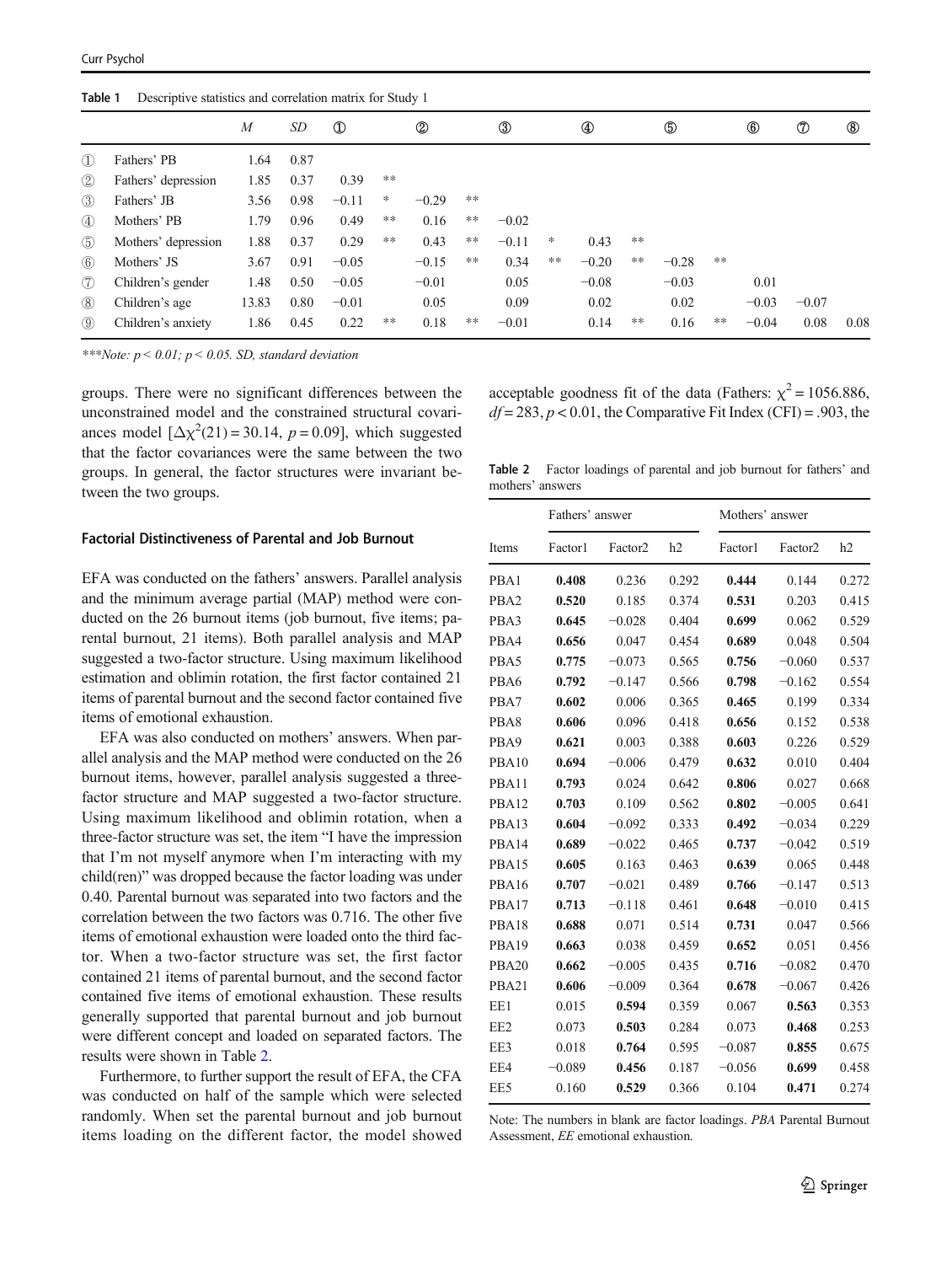Root Mean Square Error of Approximation (RMSEA) = .067, the Standardized Root Mean Square Residual (SRMR) = .047; Mothers:  $\chi^2 = 828.75$ ,  $df = 283$ ,  $p < 0.01$ , CFI = .925,  $RMSEA = .056$ ,  $SRMR = .045$ ). These results further supported that items of parental burnout and job burnout belong to different structure.

#### Differential Outcomes of Parental and Job Burnout

To examine the distinctive outcome variables of job and parental burnout, a SEM was performed. Fathers' parental burnout and emotional exhaustion were independent variables, and job satisfaction, fathers' depression, and children's anxiety were dependent variables. When we set all of the paths in the model, some paths were not significant. Then, the nonsignificant paths were removed from the model and the results were as shown in Fig. 1 (using the maximum likelihood method).

The model showed an acceptable fit of the data ( $\chi^2$  = 21.26,  $df = 5$ ,  $p < 0.05$ ; the CFI = 0.917, the RMSEA = 0.073. As can be seen in Fig. 1, fathers' parental burnout showed a positive relationship with their children's anxiety ( $\beta = 0.23$ ,  $p < 0.01$ ) and their own depression ( $\beta = 0.31$ ,  $p < 0.01$ ). Fathers' emotional exhaustion had a positive correlation with their own depression (β = 0.27,  $p$  < 0.01), and a negative relation with their job satisfaction ( $\beta = -0.27$ ,  $p < 0.01$ ), which generally met our expectations.

The same model was conducted on mothers' answers, and also showed an acceptable fit for the data ( $\chi^2$  = 24.62, *df* = 5,  $p < 0.001$ ; CFI = 0.919, RMSEA = 0.080). Mothers' parental burnout had a positive correlation with their children's anxiety  $(\beta = 0.13, p < 0.01)$  and their own depression ( $\beta = 0.35$ ,  $p < 0.01$ ). Meanwhile, mothers' emotional exhaustion had a positive correlation with their own depression ( $\beta = 0.25$ ,  $p < 0.01$ ) and a negative correlation with their job satisfaction  $(\beta = -0.28, p < 0.01)$ , which also met our expectations. The results are shown in Fig. 2.



Fig. 1 Results of the SEM of fathers' answers in Study 1. Note: \*\*  $p <$ 0.01



Fig. 2 Results of the SEM of mothers' answers in Study 1. Note: \*\*  $p$  < 0.01

### **Discussion**

In view of the important and rapid changes in recent decades, the environment of parenting was also different from traditional ways. Parents may experience increased parental stress to bring up their children up healthy, secure, and successfully. While the topic of parental burnout has received considerable attention, whether parental burnout is distinct from related constructs still remains further discussion. In Study 1, using the single-factor measurement of parental and job burnout (represented by emotional exhaustion), the distinction between them was examined. Specifically, the factorial distinctiveness and the different outcomes were examined, and the results generally supported our expectations.

Firstly, in line with previous study (Roskam et al., [2018\)](#page-10-0), the factor structure of PBA was same in both samples of fathers and mothers, however, the levels of parental burnout were different. In which mothers' parental burnout was higher than that of fathers. This result suggested that although the traditional perception of "men work outside; women perform housework at home" were changing, mothers still have to undertake more parenting works than fathers and result in a higher level of parenting burnout. Furthermore, mothers' job burnout did not show statistical different from working fathers. With an increasing number of mothers working fulltime, they may suffer from the parental burnout and job burnout simultaneously. Researchers and practitioners need to pay more attention to working mothers physical and mental health problems.

Secondly, the two-factor structure that separated parental and job burnout into different factors was generally supported in the EFA and CFA, in both fathers and mothers. Which supported that parental burnout and job burnout were two different conception and the burnout was a context-bounded phenomenon (Bakker et al., [2000\)](#page-9-0). Somehow, mothers' answers also suggested a three-factor structure in which parental burnout was divided into two factors. This result may suggest that 21items loading on one factor-the single-factor structure of PBA-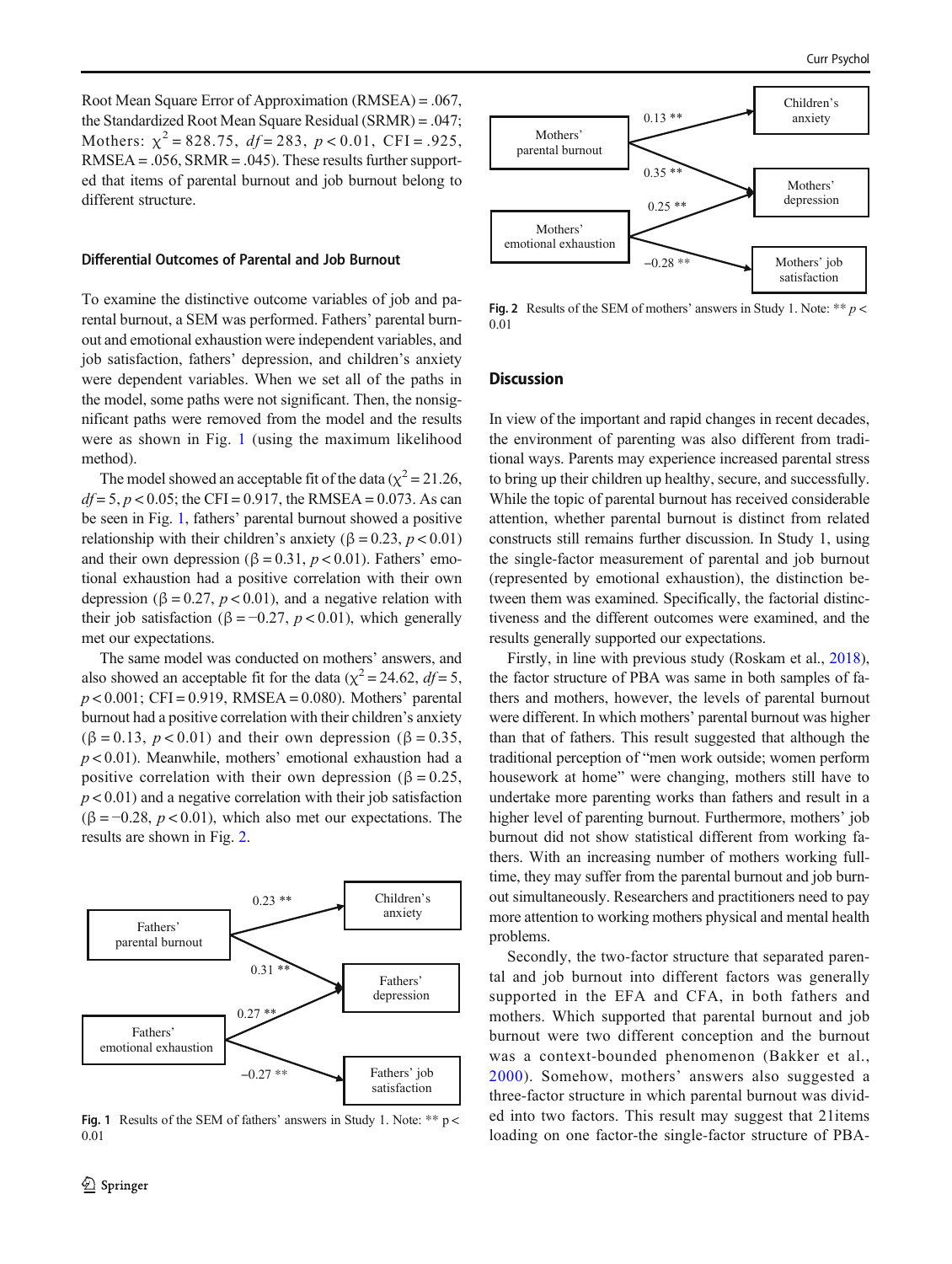was not stable. Further study needs to further revise the questionnaire and improve the quality of measurement. A possible solution was to revise a short version of PBA. Because the long questionnaire may increase the burden of participants and may decrease the response rates, especially in the longitudinal study. Considering that 23 items was still too long, Finnish researchers revised a 5-item version of PBA, and the 5 items were longing to a single factor (Aunola et al., [2020](#page-9-0)). Therefore, further study may considering revise a Chinese short version of PBA.

Thirdly, parental and job burnout were able to simultaneously predict depression, which is in line with the results of a prior study (e.g., Kawamoto et al., [2018\)](#page-9-0). In addition, parental burnout could have a more pronounced effect on the parenting-related outcome variable of children's anxiety, whereas emotional exhaustion could have a more pronounced effect on the job-related outcome variable of job satisfaction. These results not only support the work of Mikolajczakl et al. [\(2019b\)](#page-10-0), but also added further evidence of the distinction between parental and job burnout in China.

# Study 2: Infer the Direction Between Parental and Job Burnout

In Study 1, the structural and conceptual differences between parental and job burnout were examined. However, our results do not mean they co-occurred. According to the theory of spillover and compensation (Staines, [1980](#page-10-0)) and the theory of conservation of resources (Hobfoll, [1989\)](#page-9-0) in work and the family domain, when someone does not have enough resources to cope with family (work) demands, it may result in a lack of resources to handle the work (family) demand. Therefore, further discussion is still needed to determine how they influence each other. To that end, a three-wave longitudinal design and a cross-lag model were established to infer the direction of the relationship.

# **Participants**

We tracked the parents from Study 1. Surveys on parental burnout and emotional exhaustion were conducted one and 2 months later. All questionnaires with missing data were removed from the sample, because either most of the questions were unanswered or the questionnaire was blank. Furthermore, because some participants only completed the survey once or twice, their data were also deleted. In total, 109 fathers and 144 mothers completed all three questionnaires. The average age of the fathers was 41.6 years  $(SD = 4.00)$  and that of the mothers 40.4 years  $(SD = 3.98)$ .

#### Measures

The measures of parental burnout and emotional exhaustion were the same as in Study 1. As for parental burnout, the Cronbach's  $\alpha$  was 0.916, 0.956, and 0.976 at Times 1, 2, and 3 for the fathers' responses, and 0.927, 0.952, and 0.976 at Times 1, 2, and 3 for the mothers' responses. As regards emotional exhaustion, the Cronbach's  $\alpha$  was 0.772, 0.773, and 0.804 at Times 1, 2, and 3 for the fathers' responses, and 0.737, 0.755, and 0.813 at Times 1, 2, and 3 for the mothers' responses.

## Data Analysis

Data analyses were conducted by SPSS 23.0 and AMOS 23.0. The descriptive statistics and correlation analyses were conducted to preliminarily examine the correlations between parental and job burnout. Then a cross-lag model was conducted to further examined our expectations.

# Results

Because of the low response rate, before further data analysis, Welch's test was conducted between the dropped and retained data groups. There were no significant differences between them in terms of age (for fathers:  $t = 0.95$ ,  $df = 210.74$ ,  $p =$ 0.35; for mothers:  $t = 1.77$ ,  $df = 319.74$ ,  $p = 0.08$ ). These results suggest that removing the incomplete questionnaires did not significantly bias our results.

The descriptive statistics and correlation matrix are shown in Tables [3](#page-7-0) and [4.](#page-7-0) In order to infer the direction of the relationship between parental and job burnout, a cross-lag model was established, and the results of fathers' answer were shown in Fig. [3](#page-8-0). The model showed an acceptable fit of data ( $\chi^2$  = 19.98,  $df = 4$ ,  $p < 0.01$ ; CFI = 0.943, RMSEA = 0.084). As can be observed in Fig. [3](#page-8-0), fathers' parental burnout at Time 1 showed a significantly positive relation with emotional exhaustion at Time 2 ( $\beta$  = 0.19,  $p$  < 0.01), and fathers' parental burnout at Time 2 consistently showed a significantly positive relation with emotional exhaustion at Time 3 ( $\beta = 0.16$ ,  $p < 0.05$ ). Furthermore, fathers' emotional exhaustion at Time 1 showed a significantly positive relation with parental burnout at Time 2 ( $\beta = 0.27$ ,  $p < 0.01$ ). However, the relation between fathers' emotional exhaustion at Time 2 and parental burnout at Time 3 was not significant ( $\beta = 0.08$ , *n.s.*). In general, fathers' parental burnout had a consistent effect on their job burnout.

The same model was conducted on mothers' answers, and the results were shown in Fig. [4](#page-8-0). The model showed an acceptable fit of data ( $\chi^2$  = 26.20, df = 4, p < 0.01; CFI = 0.938, RMSEA = 0.099). As an be observed in Fig. [4](#page-8-0), mothers' parental burnout at Time 1 showed a significantly positive relation with emotional exhaustion at Time 2 ( $\beta$  = 0.16,  $p$  < 0.01),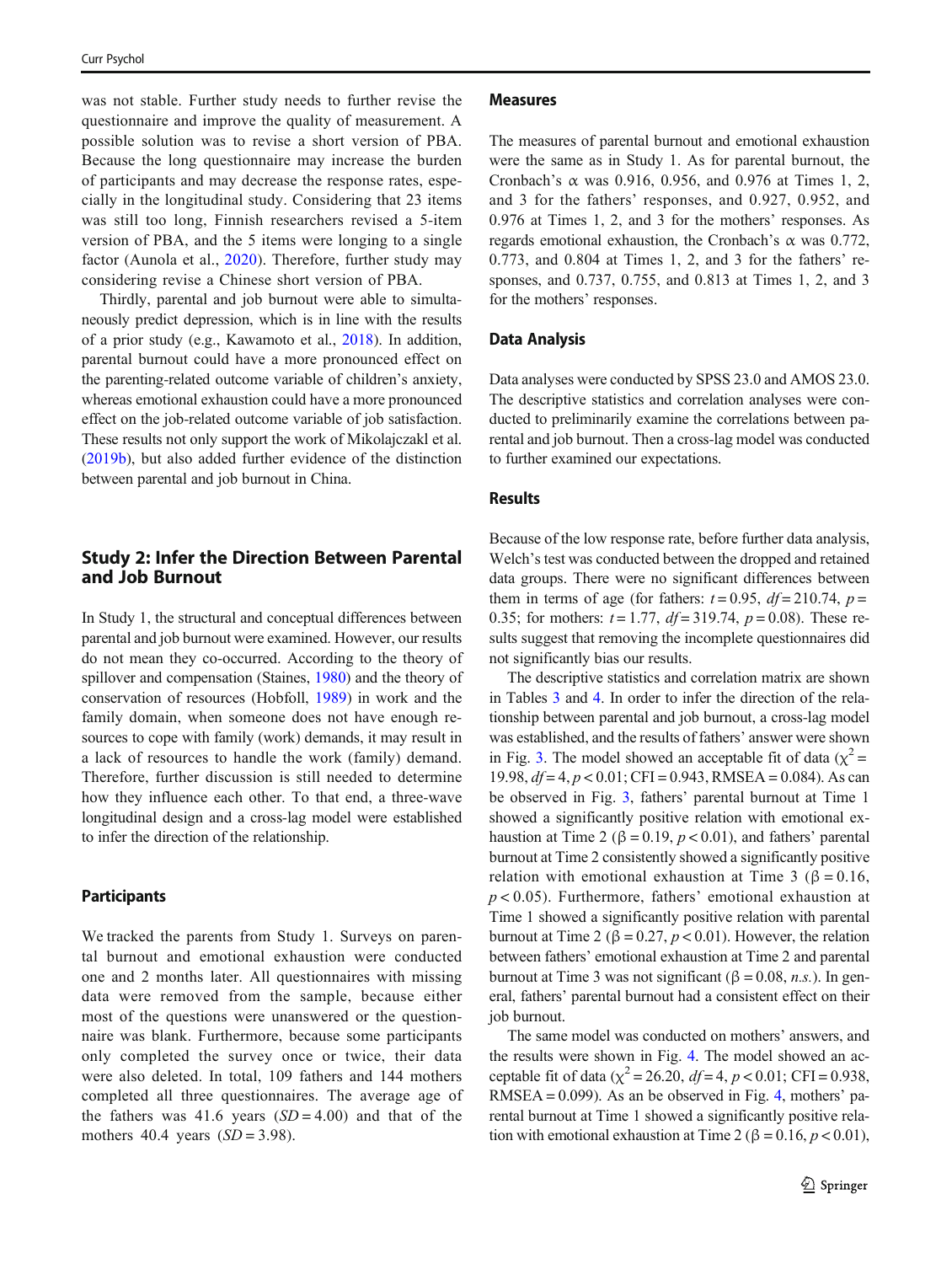<span id="page-7-0"></span>

| Table 3       |                    | $\boldsymbol{M}$ | SD   | Descriptive statistics and correlation matrix of fathers' answers in Study 2<br>$\mathbb{O}$ |   | $^{\circledR}$ |      | $\circled{3}$ |       | $\circled{4}$ |       | $\circledS$ |    | $\circled6$ |      | (7)  |
|---------------|--------------------|------------------|------|----------------------------------------------------------------------------------------------|---|----------------|------|---------------|-------|---------------|-------|-------------|----|-------------|------|------|
| $\mathbb{O}$  | Age                | 41.92            | 4.39 | 1.00                                                                                         |   |                |      |               |       |               |       |             |    |             |      |      |
| $\circled{2}$ | T1 PBA             | 1.75             | 0.82 | $-0.01$                                                                                      |   | 1.00           |      |               |       |               |       |             |    |             |      |      |
| $\circled{3}$ | T1 EE              | 2.95             | 1.38 | 0.00                                                                                         |   | 0.40           | **   | 1.00          |       |               |       |             |    |             |      |      |
| $\circled{4}$ | T <sub>2</sub> PBA | 2.01             | 0.97 | $-0.15$                                                                                      | * | 0.27           | **   | 0.30          | $**$  | 1.00          |       |             |    |             |      |      |
| $\circledS$   | T <sub>2</sub> EE  | 3.00             | 1.31 | $-0.06$                                                                                      |   | 0.32           | $**$ | 0.36          | $***$ | 0.46          | $***$ | 1.00        |    |             |      |      |
| $\circled{6}$ | T3PBA              | 1.88             | 1.23 | $-0.03$                                                                                      |   | 0.32           | $**$ | 0.15          | *     | 0.36          | $***$ | 0.24        | ** | 1.00        |      |      |
| (7)           | T3 EE              | 3.00             | 1.44 | $-0.02$                                                                                      |   | 0.29           | **   | 0.36          | $***$ | 0.30          | $***$ | 0.40        | ** | 0.42        | $**$ | 1.00 |

\*\*\*Note:  $p < 0.01$ ;  $p < 0.05$ . PBA Parental Burnout Assessment, EE emotional exhaustion, TI-T3 Time 1-3

and mothers' parental burnout at Time 2 consistently showed a significantly positive correlation with emotional exhaustion at Time 3 ( $\beta$  = 0.24,  $p$  < 0.01). Moreover, mothers' emotional exhaustion at Time 1 showed a significantly positive relation with parental burnout Time 2 ( $\beta = 0.15$ ,  $p < 0.05$ ). However, the relationship between mothers' emotional exhaustion at Time 2 and parental burnout at Time 3 was not significant  $(\beta = 0.00, n.s.)$ . In general, mothers' parental burnout had a consistent effect on their job burnout.

# **Discussion**

Results of study 1 reveal the parental and job burnout were two different structures, however, the causal relationship between them remains further discussion. In the existing literature of work-family relationship, most of them emphasize the effects of workplace on family domain, for instance, workfamily conflict (e.g., Netemeyer, Boles, & McMurrian, [1996\)](#page-10-0) and work-family enrichment (Greenhaus, & Powell, [2006\)](#page-9-0) Recently, studies also focused on the effects of family domain on workplaces, for instance, they indicated that the family-work conflict was also existed. From the perspective of conservation of resources theory (COR; Hobfoll, [1989\)](#page-9-0) and spillover effect (family-to-work or work-to-family; Kinnunen, Feldt, Geurts, & Pulkkinen, [2006](#page-10-0)), when parents expend too much resources on parenting work, they may also have insufficient resources to cope pressure situation at workplace, result in job burnout. On the contrary, if working parents were exhausted at work, they may also lack of resources coping the parenting pressure.

Therefore, Study 2 was trying to answer the question of what is the causal relationship between parenting and job burnout. Using the cross-lag model, the direction of the relationship between parental and job burnout was explored. In general, the effect of previous parental burnout on later job burnout was stronger than the effect of previous job burnout on later parental burnout in both fathers and mothers. This means that the overflow direction is from the family domain to the work domain. In other words, if parents do not have enough resources to cope with problems that occur in the family, it affects their work life. This may because influence of traditional Chinese perception "Cultivate the self, regulate the family, govern the state, then lead the world to peace". Which means those who wish to have great achievement must first cultivate their own characters and then manage their families, therefore, Chinese may more emphasize the effect of family than work. However, whether this effect could replicate in other Confucian culture countries (e.g., Japan and Korea) and western countries, future studies should collect data from these countries and make further discussion.

|                |                    | М     | <b>SD</b> | $\mathcal{D}$ |        | $\circled{2}$ |    | $^{\circledR}$ |       | $\circled{4}$ |    | $\circled{5}$ |    | $\circled6$ |       | $\circled7$ |
|----------------|--------------------|-------|-----------|---------------|--------|---------------|----|----------------|-------|---------------|----|---------------|----|-------------|-------|-------------|
| $\mathbb{O}$   | Age                | 40.84 | 4.13      | 1.00          |        |               |    |                |       |               |    |               |    |             |       |             |
| $\circled{2}$  | T1 PBA             | 1.94  | 0.91      | 0.13          | *      | 1.00          |    |                |       |               |    |               |    |             |       |             |
| $\circled{3}$  | T1 EE              | 3.02  | 1.38      | $-0.06$       |        | 0.41          | ** | 1.00           |       |               |    |               |    |             |       |             |
| $\circled{4}$  | T <sub>2</sub> PBA | 2.08  | 0.99      | 0.12          | $\ast$ | 0.41          | ** | 0.29           | $***$ | 1.00          |    |               |    |             |       |             |
| $\circledS$    | T <sub>2</sub> EE  | 3.07  | 1.29      | $-0.01$       |        | 0.26          | ** | 0.34           | $***$ | 0.37          | ** | 1.00          |    |             |       |             |
| $\circled{6}$  | T3 PBA             | 1.93  | 1.24      | 0.03          |        | 0.39          | ** | 0.19           | $***$ | 0.40          | ** | 0.15          | ∗  | 1.00        |       |             |
| $\circledcirc$ | T3 EE              | 3.05  | 1.46      | $-0.01$       |        | 0.26          | ** | 0.32           | **    | 0.34          | ** | 0.35          | ** | 0.49        | $***$ | 1.00        |

Table 4 Descriptive statistics and correlation matrix of mothers' answers in Study 2

\*\*\*Note:  $p < 0.01$ ;  $p < 0.05$ . PBA Parental Burnout Assessment, EE emotional exhaustion, TI-T3 Time 1-3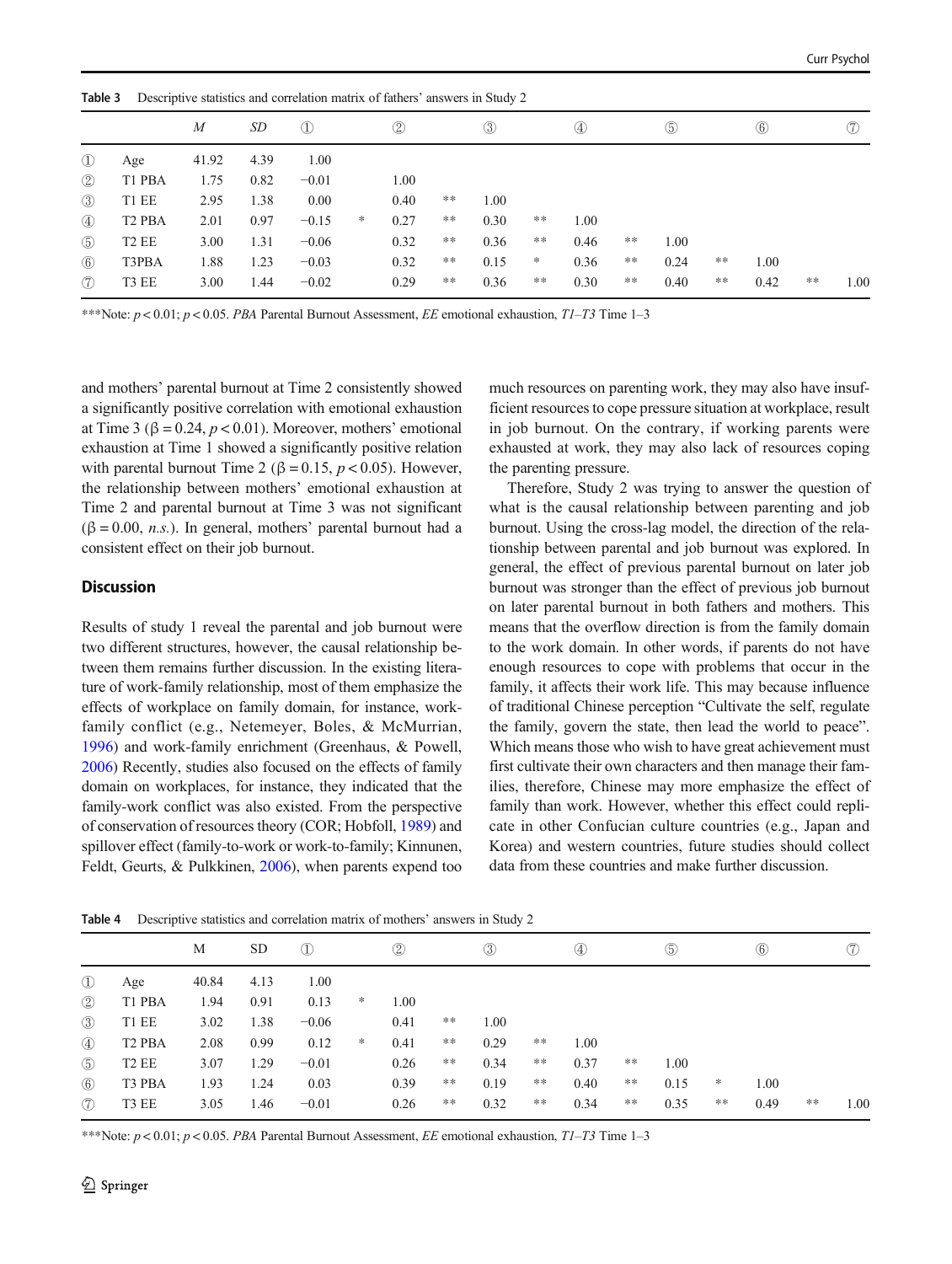<span id="page-8-0"></span>Fig. 3 Results of fathers' parental burnout and emotional exhaustion in study 2. Note: \*\*  $p < 0.01$ ;  $*_{p}$  < 0.05



# General Discussion

The present study aimed to determine the relationship between parental and job burnout. Specifically, the factorial distinctiveness of parental and job burnout and their outcomes were examined. Furthermore, the direction of the relationship between parental and job burnout was explored using a cross-lag model.

In general, the results supported our predictions. In Study 1, parental and job burnout were loaded on two different factors in both fathers and mothers. Both of parental and job burnout could predict depression; moreover, parental burnout could significantly predict children's anxiety, while job burnout could significantly predict job satisfaction. These results additionally support the fact that parental and job burnout are different concepts. In Study 2, there was a stronger prediction effect from parental burnout to job burnout than in the reverse direction. These results were repeatedly supported by both fathers' and mothers' answers.

Research on parental burnout has received considerable attention and has achieved great advances. However, these studies are mostly concentered on Western countries (e.g., Roskam et al., [2017](#page-10-0); Sorkkila & Aunola, [2020\)](#page-10-0). Some other regions have taken note of the phenomenon and have begun to research it (e.g., Kawamoto et al., [2018](#page-9-0)). In general, though, the research performed in Eastern cultures is insufficient. The present study provided research on a Chinese sample, and enriched the development of the parenting burnout theme in an Oriental culture. It not only provided new evidence of the difference between parental and job burnout, but also found that there may be a different factor structure of the PBA. Prior studies on parental burnout used the original four-factor structure (Roskam et al., [2018](#page-10-0)), or the one-factor structure in the Chinese version of the PBA (Cheng et al., [2020\)](#page-9-0). In the present study, we found that one factor structure may not stable. Future research needs to further focus on improving the reliability and validity of the measurement in China, or using an inductive method to develop a Chinese version parental burnout measurement. Furthermore, based on the content of the measurement, future research could also compare the similarities and differences of parental burnout between the the Eastern and Western culture. Thereby, providing a theoretical basis and interventional guidance for the reduction of parenting burnout and for the improvement of parenting quality in different countries.

Prior studies mainly focused on mothers' parental burnout, and thus most of the samples were mothers only. Even if the studies contained both fathers and mothers, most of them combined fathers and mothers into one sample (e.g., LeVigouroux-Nicolas, Scola, Raes, Mikolajczak, & Roskam, [2017;](#page-10-0) Sorkkila & Aunola, [2020\)](#page-10-0), thus rarely examining the differences between mothers' and fathers' burnout (Roskam et al., [2017\)](#page-10-0). The present study, however, collected family-unit data, divided the sample into fathers and mothers, and viewed the sample of fathers as equally important as the sample of mothers. The results supported the fact that the level of parental burnout was different in fathers and mothers (Roskam et al., [2017](#page-10-0)); the factor structure may also be different between fathers and mothers. In view of rapid social changes and the change in Chinese perceptions about parenting, a growing number of men have taken on more parenting duties and housework (Zou et al., [2016\)](#page-10-0). Future studies should focus more on the parental role fathers and should provide further evidence to determine whether there are structural differences by gender. This research could provide a basis for identifying and intervening in parental burnout.

Prior studies mainly focused on parental burnout from a parental and family perspective. As two important domains, work and family are closely related and should not be studied separately. In fact, the relationship between work and family has attracted the attention of many scholars, and plenty of research has been done on work–family conflict, work–

Fig. 4 Results of mothers' parental burnout and emotional exhaustion in study 2. Note: \*\*  $p < 0.01$ 

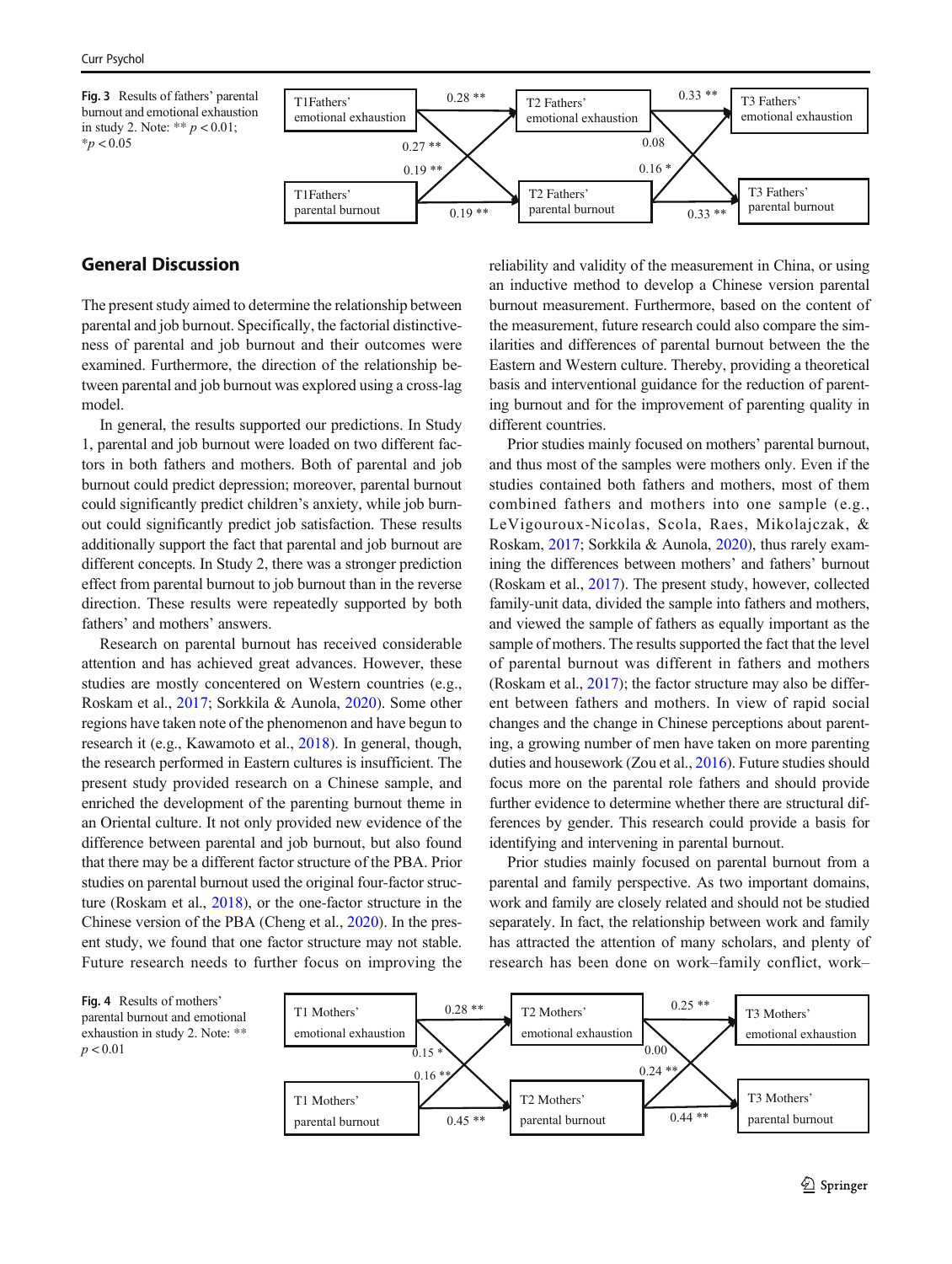<span id="page-9-0"></span>family balance, and work–family enrichment in industrial and organizational psychology (e.g., Michel, Kotrba, Deuling, Clark, & Baltes, [2011\)](#page-10-0). Based on the spillover and compensation theory (Staines, [1980\)](#page-10-0) and the conservation of resource theory (Hobfoll, 1989) in industrial and organization psychology, the present study paid equal attention to the family and work domains to determine the direction of the relationship between parental and job burnout. In view of the fact that parental burnout is a family-related variable and job burnout is a job- related variable, the present study may also provide a bridge between developmental psychology and industrial and organizational psychology, thereby broadening the range of research on work and family.

# Limitations and Future Directions

Firstly, our sample only included eighth-grade students and their parents from one middle school, which allowed us to collect family-unit longitudinal data. However, the samples were relatively concentrated in age and area, which limits the universality of our conclusions. As noted by Roskam et al. [\(2017,](#page-10-0) [2018\)](#page-10-0), parental burnout may not be restricted to the parents of school-age children. Thus, future studies should sample from a broader area and should cover a larger age range, from babies to teenagers and their parents.

Secondly, all participants were anonymous. However, the answers relied on a self-reported approach, which may be biased by participants' desire to conform to social norms. Especially, in China, traditional family values emphasize parents' obligations to raise children, to encourage unconditional love for one's children, and to insist that parenting is only right and proper (Shu, [2017](#page-10-0)). Therefore, some parents may be ashamed to report negative parenting experiences and could selfcensor their answers related to parental burnout. This may be one of the reasons for the high dropout rate in Study 2. Future studies should select more suitable measures and should collect data from different sources—for example, parental burnout could be assessed by spouses and/or children.

Thirdly, the response rate of Study 2 was relatively low. Therefore, the explanation of the results should be more careful. Future research may focus on revising a short version of PBA to reduce the burden of participants and improve the effective response rate.

Author Contributions All authors listed have made a substantial, direct and intellectual contribution to the work. Material preparation, data collection and analysis were performed by Wei Wang, Shengnan Wang, Xia Liu and Yongxin Li. The first draft of the manuscript was written by Wei Wang and all authors commented on previous versions of the manuscript. All authors read and approved the final manuscript.

Funding No funding was received to assist with the preparation of this manuscript.

Data Availability The datasets generated for this study are available on request to the corresponding author.

#### **Declarations**

Ethics Approval The studies involving human participants were reviewed and approved by the Research Ethics Committee of the Institute of Psychology and Behavior, Henan University. Written informed consent to participate in this study was provided by the participants' legal guardian/next of kin.

Conflict of Interest The authors declare that the research was conducted in the absence of any commercial or financial relationships that could be construed as a potential conflict of interest.

Open Access This article is licensed under a Creative Commons Attribution 4.0 International License, which permits use, sharing, adaptation, distribution and reproduction in any medium or format, as long as you give appropriate credit to the original author(s) and the source, provide a link to the Creative Commons licence, and indicate if changes were made. The images or other third party material in this article are included in the article's Creative Commons licence, unless indicated otherwise in a credit line to the material. If material is not included in the article's Creative Commons licence and your intended use is not permitted by statutory regulation or exceeds the permitted use, you will need to obtain permission directly from the copyright holder. To view a copy of this licence, visit <http://creativecommons.org/licenses/by/4.0/>.

# References

- Aunola, K., Sorkkila, M., Tolvanen, A., Tassoul, A., Mikolajczak, M., &Roskam, I. (2020). Development and validation of the brief parental burnout scale (BPBs). Unpublished manuscript.
- Bakker, A. B., Schaufeli, W. B., Demerouti, E., Janssen, P. P. M., Van Der Hulst, R., & Brouwer, J. (2000). Using equity theory to examine the difference between burnout and depression. Anxiety, Stress & Coping, 13(3), 247–268.
- Cheng, H., Wang, W., Wang, S., Li, Y., Liu, X., & Li, Y. (2020). Validation of a Chinese version of the parental burnout assessment. Frontiers in Psychology. <https://doi.org/10.3389/fpsyg.2020.00321>.
- Crnic, K., & Low, C. (2002). Everyday stresses and parenting. In M. H. Bornestein (Ed.), Handbook of parenting volume 5 practical issues in parenting (pp. 243–268). Mahwah, NJ: Lawrence Erlbaum Associates.
- Freudenberger, H. J. (1974). Staff burn-out. Journal of Social Issues, 30, 159–165.
- Greenhaus, J. H., & Powell, G. N. (2006). When work and family are allies: A theory of work-family enrichment. Academy of Management Review, 31(1), 72–92.
- Hobfoll, S. (1989). Conservation of resources. American Psychologist, 44, 513–524.
- Igawa, J. (2018). An exploratory study on the similarity of "burnout" and "depression" [バ ンアウトとうつの 似性に関する探索的研究]. Oita University Economic Review, 70, 1–26 (in Japanese).
- Kawamoto, T., Furutani, T., & Alimardan, M. (2018). Preliminary validation of Japanese version of the parental burnout inventory and its relationship with perfectionism. Frontiers in Psychology. [https://doi.](https://doi.org/10.3389/fpsyg.2018.00970) [org/10.3389/fpsyg.2018.00970.](https://doi.org/10.3389/fpsyg.2018.00970)